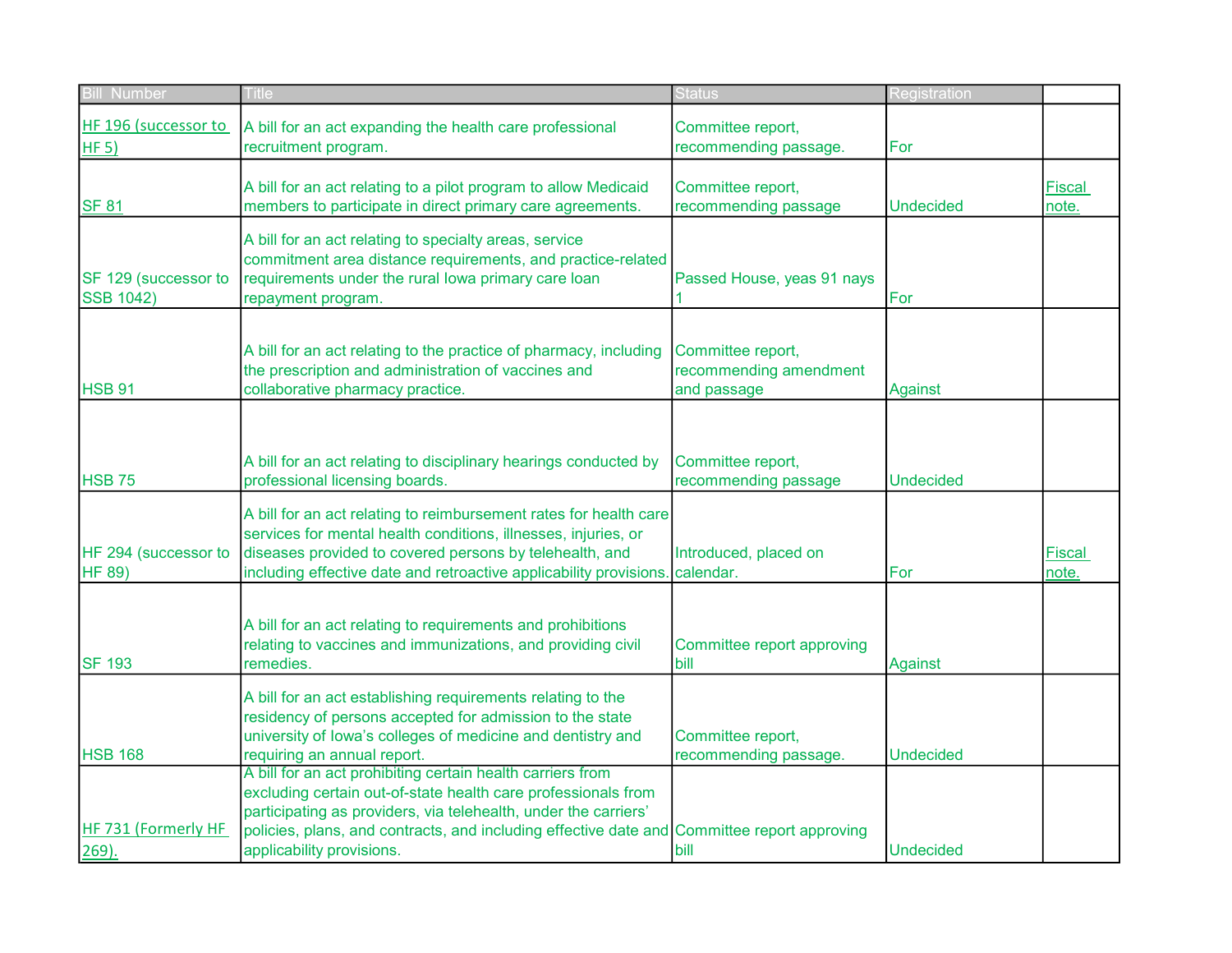|                      | A bill for an act establishing requirements relating to the                           | Passed House, yeas 61 nays   |                  |  |
|----------------------|---------------------------------------------------------------------------------------|------------------------------|------------------|--|
|                      | residency of persons accepted for admission to the state                              | 35. Senate Subcommittee: J.  |                  |  |
| HF 468 (Formerly     | university of lowa's colleges of medicine and dentistry and                           | Taylor, Quirmbach, and       |                  |  |
| <b>HSB 168.)</b>     | requiring an annual report.                                                           | Sweeney                      | <b>Undecided</b> |  |
|                      | A bill for an act relating to the practice of pharmacy, including                     |                              |                  |  |
|                      | SF 296 (Formerly SSB the prescription and administration of vaccines and              | Committee report, approving  |                  |  |
| 1095.                | collaborative pharmacy practice.                                                      | bill                         | <b>Against</b>   |  |
|                      | A bill for an act designating certain graduate medical                                | Committee report,            |                  |  |
|                      | residents as employees of the state under the lowa tort claims recommending amendment |                              |                  |  |
| <b>HF 436</b>        | Act.                                                                                  | and passage                  | <b>Undecided</b> |  |
| HF 434 (Formerly     | A bill for an act relating to the prescribing and dispensing of                       | Introduced, placed on        |                  |  |
| <b>HSB 121.)</b>     | self-administered hormonal contraceptives.                                            | calendar.                    | <b>Undecided</b> |  |
|                      |                                                                                       | Passed House, yeas 92 nays   |                  |  |
|                      |                                                                                       | none. Senate Subcommittee:   |                  |  |
| HF 431 (Formerly HF  | A bill for an act relating to the provision of audio-only                             | Costello, Mathis, and        |                  |  |
| 88).                 | telehealth or telemedicine by health care professionals.                              | Sweeney                      | <b>Undecided</b> |  |
|                      | A bill for an act relating to continuing education requirements                       | Passed Senate, yeas 48, nays |                  |  |
| SF 354 (Formerly SF  | for persons holding certain professional and occupational                             | 0. Referred to House State   |                  |  |
| 163.                 | licenses.                                                                             | Government                   | <b>Undecided</b> |  |
|                      |                                                                                       | Committee report,            |                  |  |
|                      | A bill for an act relating to participating network provider                          | recommending amendment       |                  |  |
| <b>HSB 224</b>       | pharmacies and pharmacists under Medicaid managed care.                               | and passage                  | <b>Undecided</b> |  |
|                      |                                                                                       |                              |                  |  |
|                      | A bill for an act relating to the required reporting of the                           |                              |                  |  |
| HF 547 (Formerly HF  | administration of vaccines and immunizations to the statewide Introduced, placed on   |                              |                  |  |
| 169.                 | immunization registry, and providing for licensee discipline.                         | calendar.                    | <b>Undecided</b> |  |
|                      |                                                                                       |                              |                  |  |
|                      | A bill for an act relating to licensed health care providers for                      |                              |                  |  |
| SF 466 (Formerly SF  | purposes of state law regarding concussion and brain injury                           | Committee report, approving  |                  |  |
| 328)                 | policies for extracurricular interscholastic activities.                              | bill                         | <b>Undecided</b> |  |
|                      |                                                                                       |                              |                  |  |
|                      | A bill for an act relating to medical residency positions and                         | Passed House, yeas 58 nays   |                  |  |
| HF 487 (Formerly HF  | audition clinicals for medical students and medical residency                         | 38. Senate Subcommittee: J.  |                  |  |
| (270.)               | position applicants meeting certain criteria.                                         | Taylor, Celsi, and Sweeney   | <b>Undecided</b> |  |
|                      |                                                                                       |                              |                  |  |
|                      | A bill for an act relating to the qualifications of noncertified                      |                              |                  |  |
| HF 691 (Formerly HSB | staff providing early and periodic screening, diagnosis, and                          | Introduced, placed on        |                  |  |
| 172.                 | treatment benefit services under the Medicaid program.                                | calendar.                    | For              |  |
|                      | A bill for an act relating to noneconomic damage awards                               | Committee report approving   |                  |  |
| <b>SSB 1225</b>      | against health care providers.                                                        | bill                         | For              |  |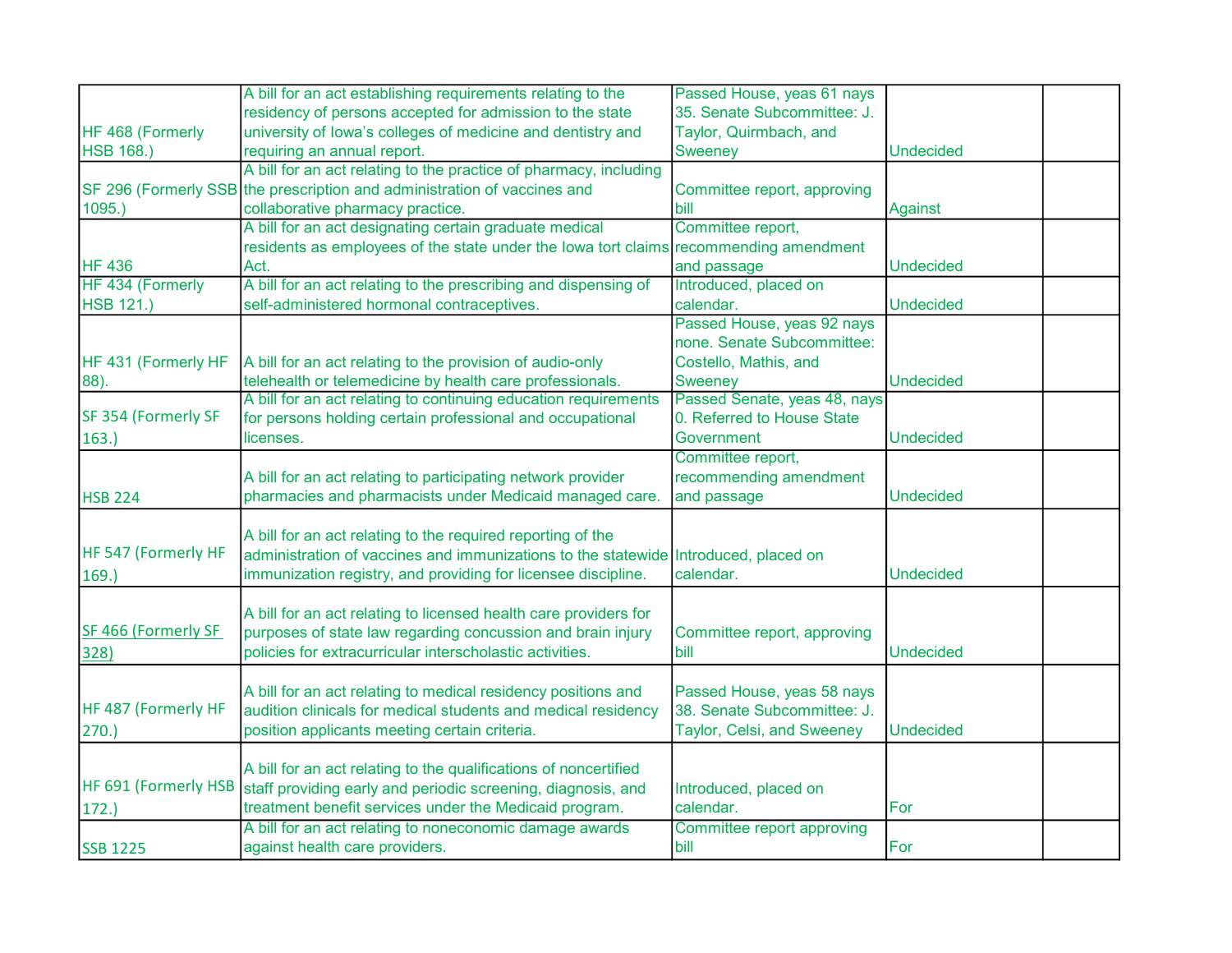|                      | A bill for an act relating to the administering, prescribing, or               |                                 |                  |  |
|----------------------|--------------------------------------------------------------------------------|---------------------------------|------------------|--|
| HF 686 (Formerly HSB | ordering of immunizations or vaccines by a licensed podiatric                  | Introduced, placed on           |                  |  |
| 175.                 | physician, and providing an effective date.                                    | calendar                        | <b>Undecided</b> |  |
|                      | A bill for an act requiring the department of human services to                |                                 |                  |  |
|                      | allow certain licensed physicians to perform physical                          |                                 |                  |  |
|                      | examinations required for personnel and children in child care                 | Committee report,               |                  |  |
| <b>HF 630</b>        | facilities.                                                                    | recommending passage.           | <b>Undecided</b> |  |
| HF 625 (Formerly HF  | A bill for an act relating to direct health care agreements, and               | Introduced, placed on           |                  |  |
| 289.                 | including effective date and applicability provisions.                         | calendar                        | <b>Undecided</b> |  |
|                      | A bill for an act relating to pharmacy benefits managers,                      |                                 |                  |  |
|                      | HF 729 (Formerly HSB pharmacies, and prescription drug benefits, and including | Committee report approving      |                  |  |
| 228)                 | applicability provisions.                                                      | bill,                           | <b>Undecided</b> |  |
| HF 592 (Formerly HF  | A bill for an act relating to noneconomic damage awards                        | Introduced, placed on           |                  |  |
| 517.                 | against health care providers.                                                 | calendar.                       | For              |  |
|                      | A bill for an act relating to limitations on activities related to             |                                 |                  |  |
| HF 736 (Formerly HSB | paid claims under the Medicaid program, and including                          | Introduced, placed on           |                  |  |
| 225.                 | effective date provisions.                                                     | calendar                        | For              |  |
|                      | A bill for an act relating to reports prepared by a chief medical              |                                 |                  |  |
|                      | officer, licensed physician, or a mental health professional                   |                                 |                  |  |
| SF 528 (Formerly SSB | concerning the hospitalization of a person with a mental                       | Committee report, approving     |                  |  |
| 1229.                | illness.                                                                       | bill                            | <b>Undecided</b> |  |
| SF 524 (Formerly SSB | A bill for an act establishing an inpatient psychiatric bed                    | Committee report, approving     |                  |  |
| 1227.                | tracking system study committee.                                               | bill                            | <b>Undecided</b> |  |
|                      | A bill for an act relating to the operation of state government,               |                                 |                  |  |
|                      | including the review of state boards, the regulation of                        |                                 |                  |  |
|                      | professions and occupations, and investigations conducted by                   |                                 |                  |  |
| SF 487 (Formerly SSB | state boards, and including effective date and applicability                   | Committee report, approving     |                  |  |
| 1046.)               | provisions.                                                                    | bill                            |                  |  |
|                      | A bill for an act relating to reimbursement rates for health care              |                                 |                  |  |
|                      | services provided to covered persons by telehealth, and                        | Committee report,               |                  |  |
| <b>HF 706</b>        | including applicability provisions.                                            | recommending passage            |                  |  |
|                      | A bill for an act relating to duties performed by physician                    | Committee report,               |                  |  |
| <b>HSB 255</b>       | assistants.                                                                    | recommending passage            | <b>Undecided</b> |  |
|                      | A bill for an act relating to information to be provided,                      |                                 |                  |  |
|                      | recorded, and reported by health care providers relative to                    | Subcommittee: Koelker,          |                  |  |
| <b>SF 477</b>        | certain vaccinations, and providing penalties.                                 | <b>Bisignano, and Cournoyer</b> | <b>Undecided</b> |  |
|                      | A bill for an act relating to the use of generally accepted                    | <b>Subcommittee Meeting:</b>    |                  |  |
|                      | accounting principles relative to determining allowable costs                  | 01/20/2021 1:30PM House         |                  |  |
| <b>HSB8</b>          | when reviewing Medicaid provider cost reports.                                 | Lounge (Cancelled)              | <b>Undecided</b> |  |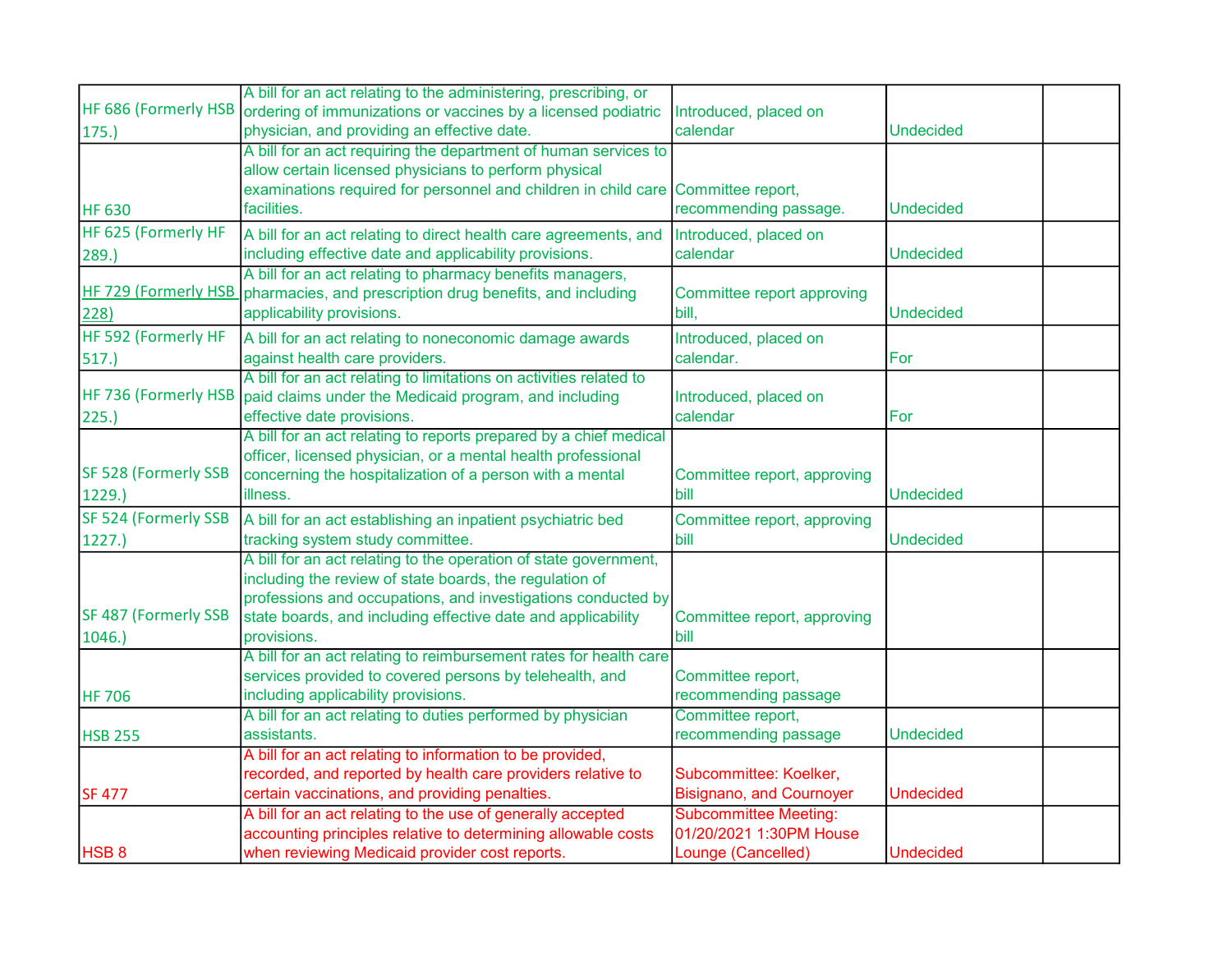|                 | A bill for an act relating to the disclosure of the prices charged |                               |                  |  |
|-----------------|--------------------------------------------------------------------|-------------------------------|------------------|--|
|                 | for health services rendered by health care providers and          | Subcommittee: Costello,       |                  |  |
| SF <sub>5</sub> | hospitals.                                                         | Green, and Jochum.            | <b>Undecided</b> |  |
|                 | A bill for an act exempting from the individual income tax the     |                               |                  |  |
|                 | value of charity medical care provided by a physician to           |                               |                  |  |
|                 | certain patients in this state and including applicability         | Subcommittee: Dawson,         |                  |  |
| <b>SF 118</b>   | provisions.                                                        | Goodwin, and Quirmbach        | <b>Undecided</b> |  |
|                 |                                                                    | Subcommittee: Kaufmann,       |                  |  |
|                 | A bill for an act relating to midwife licensure, providing for     | Bloomingdale, Konfrst,        |                  |  |
| <b>HSB 123</b>  | fees, and making penalties applicable.                             | <b>Lundgren and Mascher</b>   | Against          |  |
|                 | A bill for an act relating to specialty areas, service             |                               |                  |  |
|                 | commitment area distance requirements, and practice-related        | <b>Subcommittee Meeting:</b>  |                  |  |
|                 | requirements under the rural lowa primary care loan                | 02/03/2021 7:30AM House       |                  |  |
| <b>HSB 92</b>   | repayment program.                                                 | Lounge (Cancelled)            | For              |  |
|                 |                                                                    |                               |                  |  |
|                 | A bill for an act relating to the practice of pharmacy, and        | Subcommittee recommends       |                  |  |
| <b>HSB 73</b>   | providing for a repeal.                                            | passage. Vote Total: 3-0      | <b>Undecided</b> |  |
|                 |                                                                    |                               |                  |  |
|                 | A bill for an act relating to reimbursement rates for health care  |                               |                  |  |
|                 | services provided to covered persons by telehealth, and            | Subcommittee: Johnson,        |                  |  |
| <b>SF 92</b>    | including effective date and retroactive applicability provisions  | Goodwin, and Petersen         | For              |  |
|                 | A bill for an act prohibiting the required immunization of         |                               |                  |  |
|                 | children prior to enrollment in a licensed child care center or    |                               |                  |  |
|                 | elementary or secondary school in lowa and providing for a         | Introduced, referred to Human |                  |  |
| <b>HF 247</b>   | repeal.                                                            | Resources.                    | Against          |  |
|                 | A bill for an act relating to exemptions from required             | Introduced, referred to Human |                  |  |
| <b>HF 217</b>   | immunizations and vaccinations.                                    | Resources.                    | Against          |  |
|                 | A bill for an act relating to reimbursement rates for providers    |                               |                  |  |
|                 | of substance use disorder treatment services and behavioral        | Subcommittee: Fry, Andrews    |                  |  |
| <b>HF 205</b>   | health services.                                                   | and Sunde.                    | <b>Undecided</b> |  |
|                 |                                                                    |                               |                  |  |
|                 | A bill for an act relating to the prescribing and dispensing of    | Subcommittee recommends       |                  |  |
| <b>SSB 1157</b> | self-administered hormonal contraceptives.                         | amendment and passage.        | <b>Undecided</b> |  |
|                 | A bill for an act relating to requirements and prohibitions        |                               |                  |  |
|                 | relating to vaccines and immunizations, and providing civil        | Introduced, referred to Human |                  |  |
| <b>HF 330</b>   | remedies.                                                          | Resources.                    | Against          |  |
|                 | A bill for an act relating to exemption from immunization          | Introduced, referred to Human |                  |  |
| <b>HF 329</b>   | based upon prerequisite conditions relative to a vaccine.          | Resources.                    | Against          |  |
|                 | A bill for an act relating to Medicaid program processes and       | Subcommittee: Andrews,        |                  |  |
| <b>HSB 169</b>  | oversight.                                                         | Hansen and Lundgren.          | For              |  |